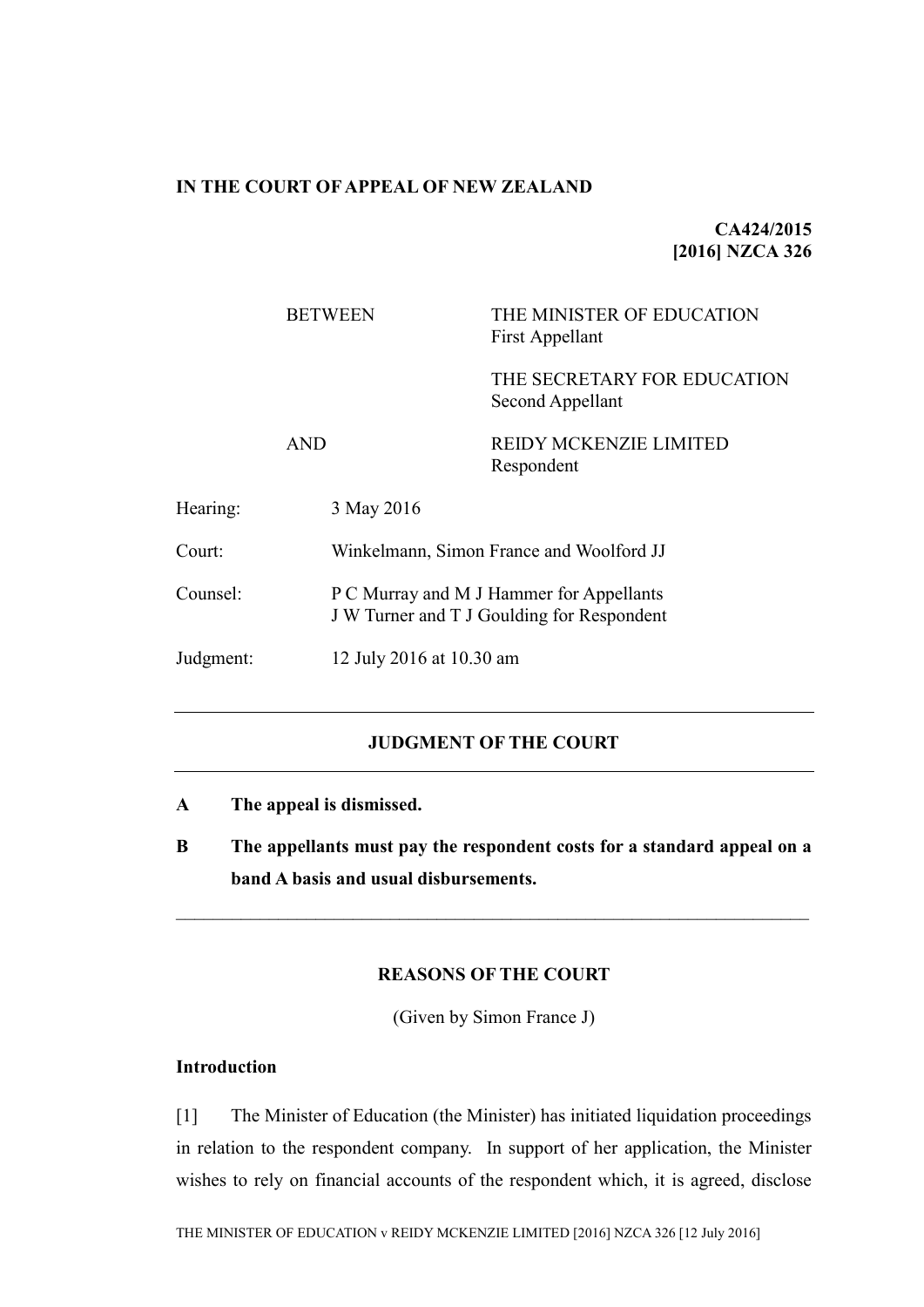balance sheet insolvency for the periods to which they relate. The Minister acquired the financial accounts in the course of settlement negotiations with Reidy McKenzie Ltd (Reidy McKenzie) in relation to separate proceedings.

[2] Reidy McKenzie contended, and Faire J agreed, that the circumstances were such as to attract settlement negotiation privilege under s 57 of the Evidence Act  $2006$ <sup>1</sup>. That aspect of the decision is not appealed.

[3] But the Minister contended, unsuccessfully, that privilege had been waived, or that the privilege did not extend to liquidation proceedings. The latter contention sought to apply, by analogy, a common law exception to the privilege that has been recognised as applying to acts of bankruptcy.<sup>2</sup> It is these two aspects of Faire J's decision that are in issue on the appeal.

## **Waiver**

# *Background facts*

[4] Reidy McKenzie is a builder which has constructed schools for the Minister. The Minister contends the work on some schools was deficient and has instituted proceedings in relation to three (the schools proceedings). Reidy McKenzie, as well as denying fault, has suggested to the Minister that it would be financially pointless to obtain a substantial judgment against it.

[5] The Minister agreed to assess this latter contention and in order to facilitate that assessment, Reidy McKenzie provided the Minister with its financial statements. The process of analysing these accounts, including obtaining independent advice, took time. Meanwhile the litigation was underway and timetable obligations were falling due.

[6] The parties to the schools proceedings filed the usual timetabling memoranda as well as a sequence of memoranda designed to keep the Court informed about discussions the parties were having. As a consequence of these memoranda, an

 $\overline{1}$ <sup>1</sup> *Minister of Education v Reidy McKenzie Ltd* [2015] NZHC 1555 at [58].

<sup>2</sup> *Re Daintrey, ex parte Holt* [1893] 2 QB 116 (QB) at 120.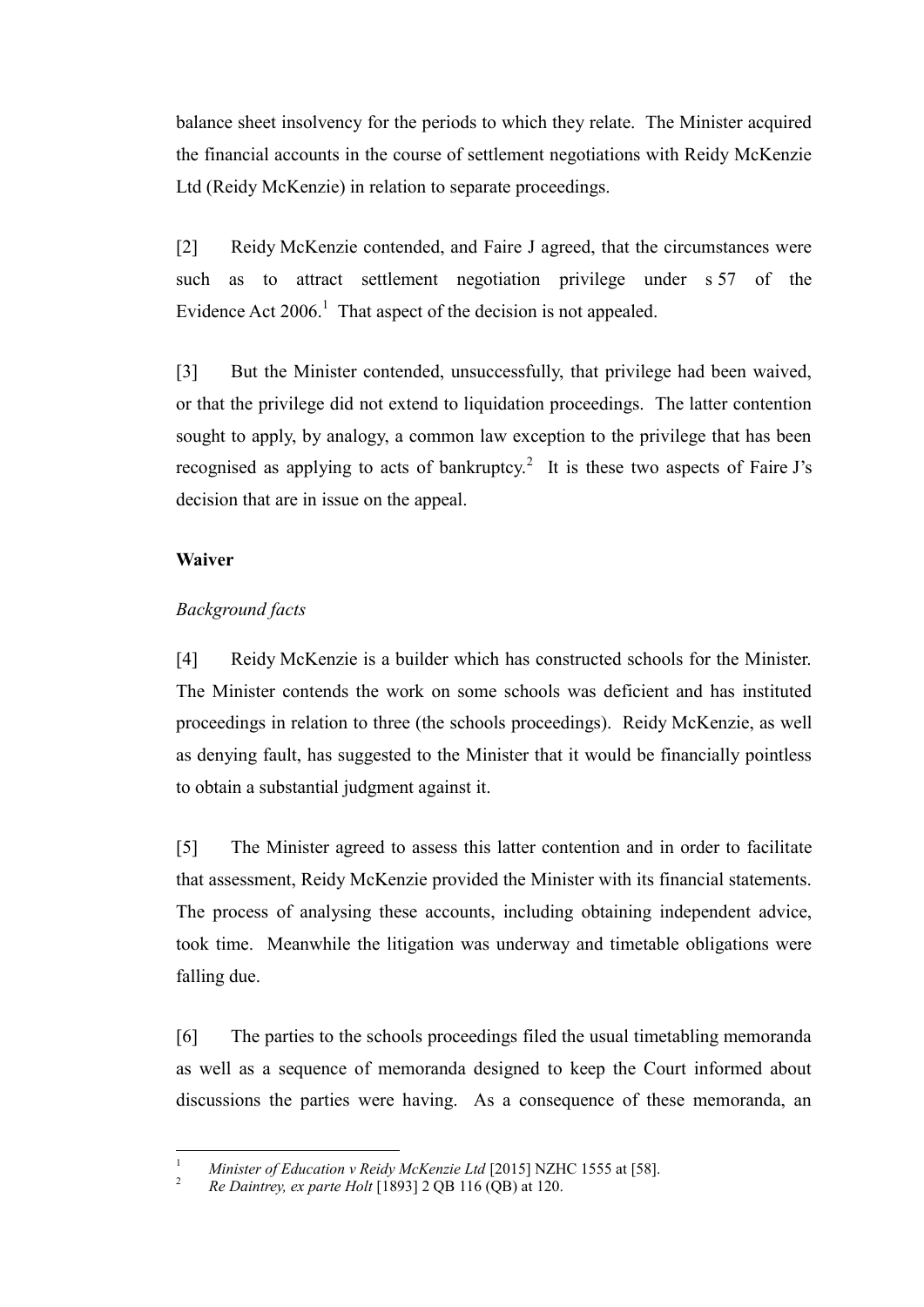allocated trial date was vacated and the timetable was indefinitely suspended. It is the memoranda filed by Reidy McKenzie for these various purposes that are said to constitute waiver of the privilege.

[7] The first relevant memorandum concerned a proposed meeting of experts. Reidy McKenzie explained it was not appointing an expert even though it intended to defend the proceeding. Two paragraphs are of relevance:

- 4. It considers it has a good defence in respect of the claims, but has had, and continues to have, without prejudice negotiations with the Ministry with a view to reaching a settlement. Last week it made its most recent annual accounts available to the Ministry in order to provide evidence to the Ministry as to its current financial position.
- …
- 7. My client is not taking these proceedings lightly. It is a company which has traded successfully for many years and its directors would like the company to continue to trade. Accordingly, the company has not been put into liquidation, and is actively negotiating with Ministry representatives. If it cannot resolve matters with the Ministry, its present intention is to defend the claims within the limits of its resources.

[8] The next memoranda of relevance are a memorandum from the Minister seeking vacation of a trial date and Reidy McKenzie's response. The Minister through counsel advised the Court:

- 4 As recorded in the Court's minute dated 30 June 2014, Reidy McKenzie says that it has been winding down its operations and it has limited means, although it does not intend to go into liquidation.
- 5 Since 2012, Reidy McKenzie has been providing its annual accounts to the Ministry, including the draft financial statements for the year ending 31 March 2014. These accounts have been regularly reviewed by the Ministry's forensic accountants, Deloitte.
- 6 On 18 July 2014, the Ministry received a report from Deloitte which has raised concerns over the liquidity of Reidy McKenzie. As a result, the Ministry and Deloitte need to carry out further enquiries, including whether this proceeding should be continued. It is expected these enquiries will take some months.
- 7 As soon as the plaintiffs are in a position to update the Court following the enquiries into Reidy McKenzie's liquidity they will update the Court further. However, the Ministry is loathe to incur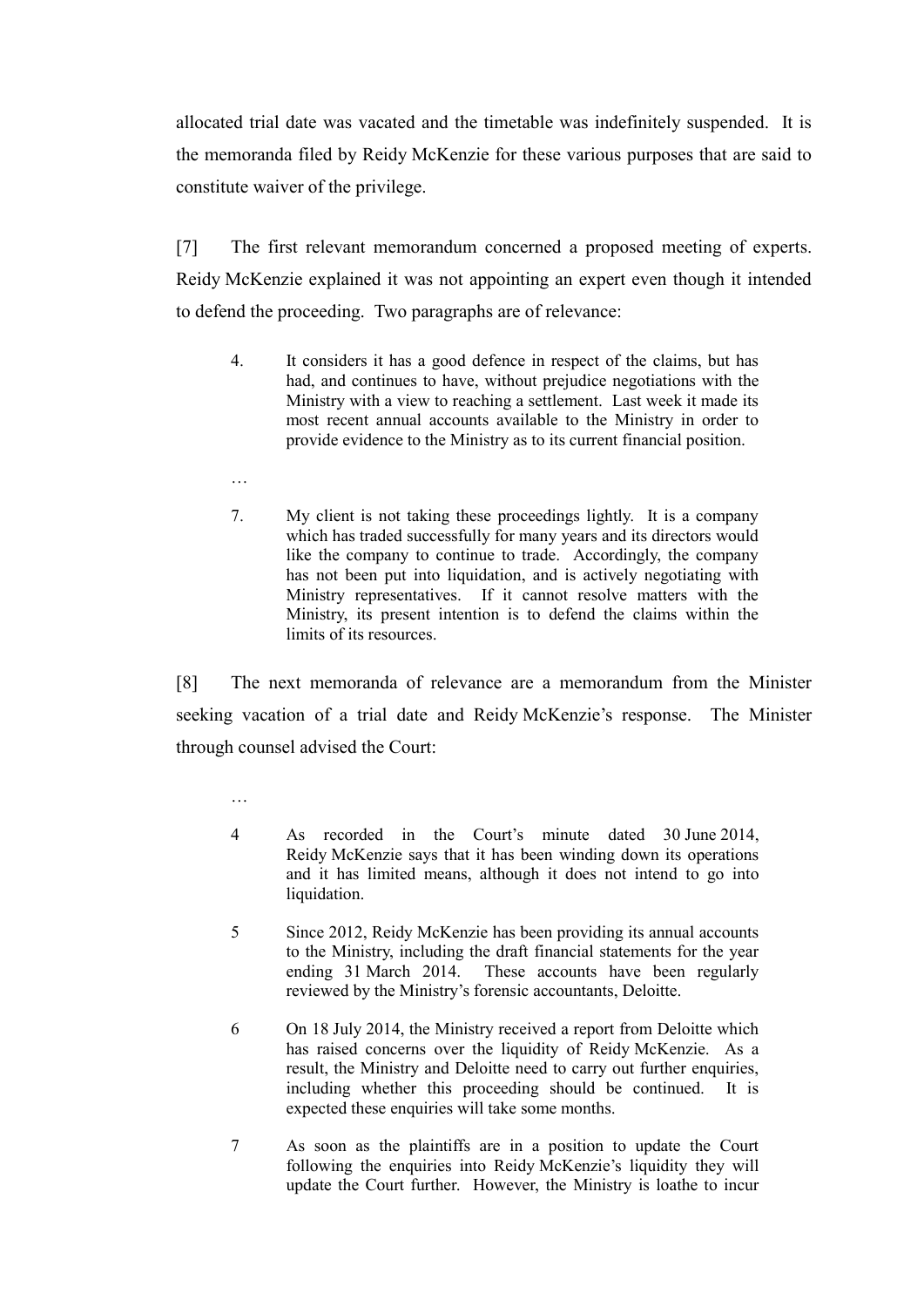the costs of preparing evidence until these enquiries have been carried out and a decision has been made as to whether there is merit in proceeding with the claim.

- …
- [9] Reidy McKenzie through counsel replied:

…

- 2. The plaintiffs' concerns are justified. My client has been responsible in making disclosure to the Ministry in respect of its financial position. It is a defendant in respect of several active proceedings brought by the Ministry.
- 3. My client is at present taking advice in respect of its financial position and hopes to be in a position in about 6 to 8 weeks to make a decision as to its future.
- …

[10] It can be added that sometime after this, however, the Court was advised settlement had not been reached.

#### *Law and discussion*

...

[11] Waiver is governed by s 65 of the Evidence Act. That section identifies the various ways in which a person may be taken to have waived privilege. The Minister relies upon  $s$  65(3)(a), the operative parts of which are:

- (3) A person who has privilege waives the privilege if the person—
	- (a) acts so as to put the privileged … information … or document in issue in a proceeding …

[12] It is a nice question whether waiver in the schools proceeding, had it occurred, would extend to this quite separate proceeding involving the same parties. However, we consider the question of waiver sufficiently untenable on the facts to make other analysis unnecessary.

[13] The accounts in issue are not relevant to the merits of the schools proceedings, and were in no sense being relied upon by Reidy McKenzie in the proceedings. Rather, as part of privileged settlement negotiations they were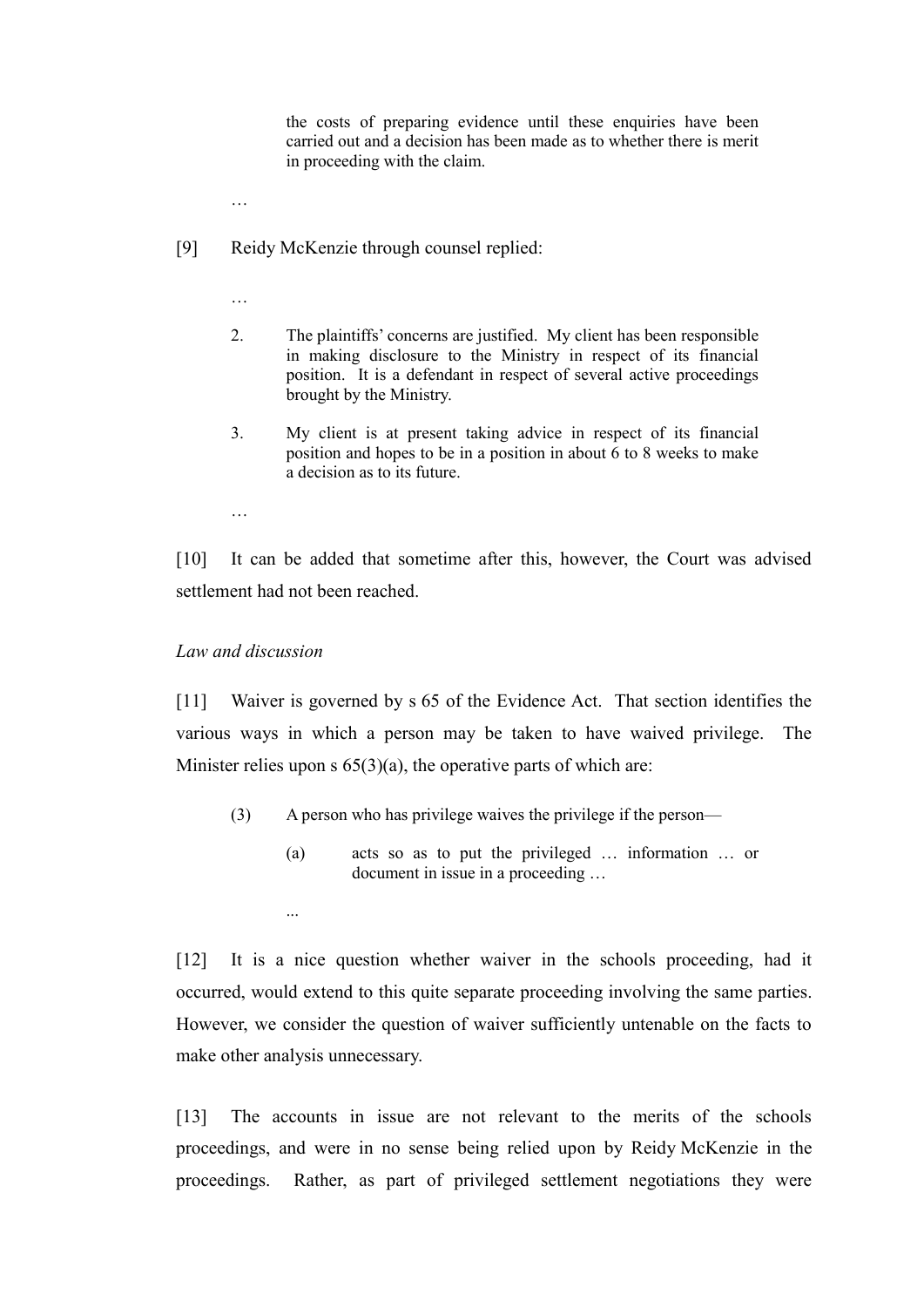provided by Reidy McKenzie to assist the Minister to determine whether it was financially worth continuing her proceedings against Reidy McKenzie. This is an assessment unrelated to the merits or substance of the Minister's claims.

[14] The Court need not have been told about the accounts. Presumably the references to them were to reinforce to the Court that the settlement or discontinuance discussions were being pursued assiduously. The references to providing the Ministry with the accounts were unnecessary detail, a fact that points against the idea they were being put in issue in the proceedings.

[15] This statutory test of "put in issue" within  $s$  65(3)(a) reflects the common law approach to waiver. *Cross on Evidence* notes,<sup>3</sup> citing *Mann v Carnell*,<sup>4</sup> that the underlying rationale is the prevention of inconsistency. A litigant cannot rely on the content of a document for aspects of the litigation whilst seeking to withhold it otherwise. This principle is often advanced under the label of unfairness, the assessment being whether it is fair to allow the privilege "to survive the use to which the holder has put it—whether deliberately or otherwise".<sup>5</sup> There is no suggestion of either inconsistency or unfairness here. Further, as Mr Turner notes, it was the Minister who sought disclosure of some of the accounts. Reidy McKenzie has not used the accounts in a manner which make the maintenance of privilege inconsistent or unfair.

[16] Some argument was addressed to the fact that reference to the documents occurred within the context of timetabling or procedural matters. It was suggested waiver could not occur when the document was used only for procedural purposes. We see no advantage in some absolute proposition that use in a procedural context can never amount to waiver. A blanket rule is unnecessary. The statutory test is there and should be applied to the particular circumstances. It is indeed highly probable that if the only use is in a procedural context the claim of waiver will fail — but that is simply an observation rather than a rule.

 $\overline{3}$ <sup>3</sup> Mathew Downs (ed) *Cross on Evidence* (looseleaf ed, LexisNexis) at [EVA65.5].

<sup>4</sup> *Mann v Carnell* [1999] HCA 66, (1999) 201 CLR 1 at [29].

<sup>5</sup> Colin Passmore *Privilege* (3rd ed, Sweet & Maxwell, London, 2013) at [7–005] (footnote omitted). See generally the discussion at [7–006]–[7–013].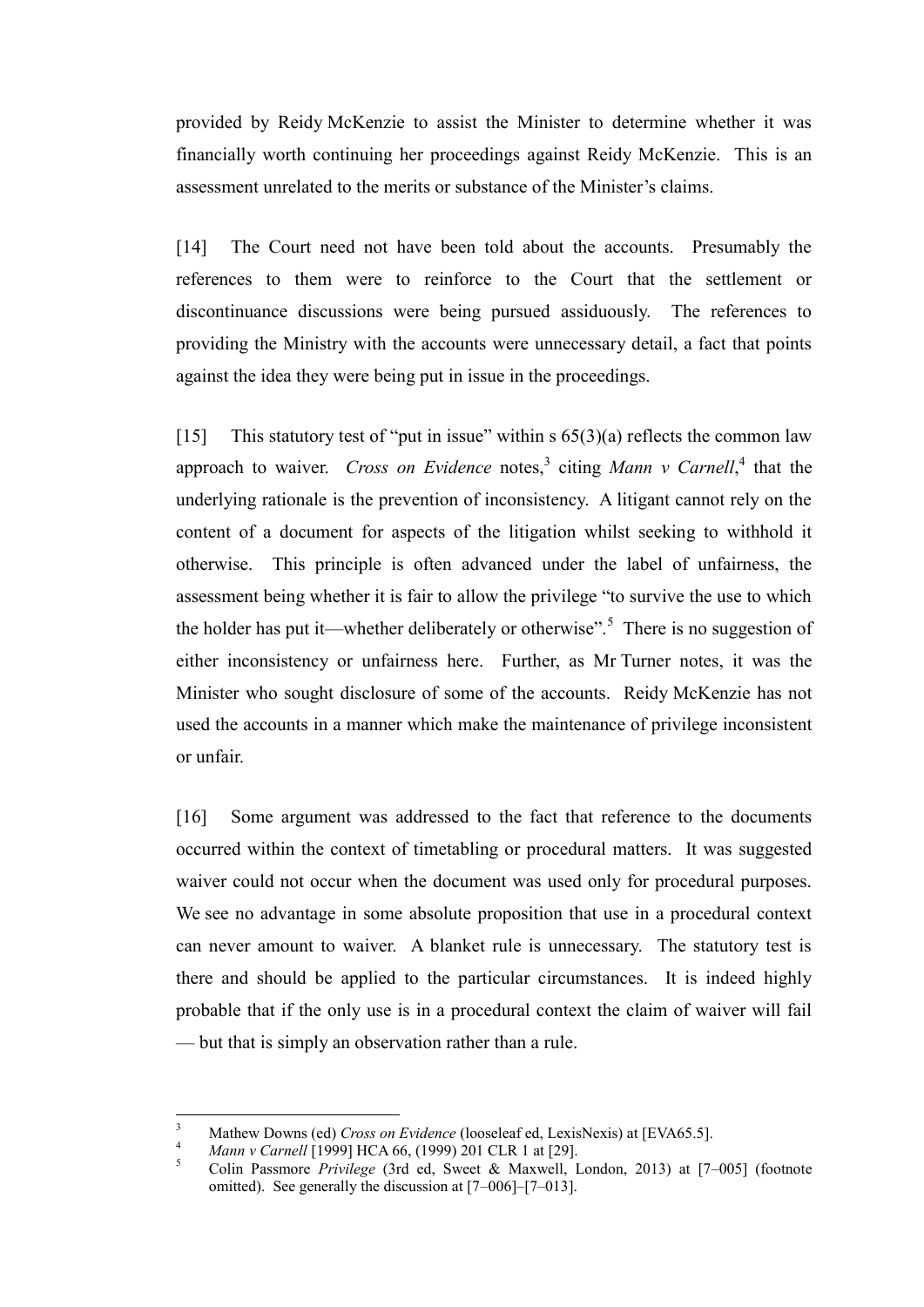### **An exception for acts of insolvency?**

[17] There have long been a number of exceptions to the settlement negotiation privilege. One of them relates to acts of bankruptcy, an exception that was first recognised in 1893 in *Re Daintrey, ex parte Holt*. 6 The Minister submits an equivalent exception should be recognised for acts of corporate insolvency. It is said that disclosure of accounts that show balance sheet insolvency is such an act.

[18] The proposition that these facts demand recognition of a new exception faces numerous hurdles both in relation to the idea of recognising a further common law exception, and then in relation to the proposition that there is a corporate equivalent to an act of bankruptcy. Were both of those obstacles to be overcome, the Minister would then need to establish that the facts of the case come within this newly-minted common law exception. We address each of these issues.

### *General observations*

[19] The jurisprudence concerning these common law exceptions is more settled now than it has been for a number of years. Whilst there has been general agreement as to the list of so-called exceptions, uncertainty over the jurisprudential underpinning of the privilege itself resulted in dispute over whether new exceptions were possible and, if so, what circumstances were required in order to justify a further exception.<sup>7</sup>

[20] A clearer position has now emerged as a result of a series of decisions: *Unilever plc v The Procter & Gamble Co*,<sup>8</sup> *Ofulue v Bossert*<sup>9</sup> and *Oceanbulk Shipping and Trading SA v TMT Asia Ltd*.<sup>10</sup> We make three points which derive from these decisions.

 $\overline{a}$ 

<sup>6</sup> *Re Daintrey, ex parte Holt*, above n 2.

<sup>7</sup> There remains a level of debate as to whether many of the established exceptions are truly exceptions or are better analysed as situations that do not attract privilege in the first place. For a judicial exposition of this latter approach see Hoffman LJ in *Muller v Linsley and Mortimer* [1996] PNLR 74 (CA) at 79. Otherwise see generally *Cross on Evidence*, above n 3, which has consistently been a proponent of this analysis. The present New Zealand statement is stated at [EVA57.9].

<sup>8</sup> *Unilever plc v The Procter & Gamble Co* [2000] 1 WLR 2436 (CA) at 2442D.

<sup>&</sup>lt;sup>9</sup> *Ofulue v Bossert* [2009] UKHL 16, [2009] AC 990 at [85].

<sup>10</sup> *Oceanbulk Shipping and Trading SA v TMT Asia Ltd* [2010] UKSC 44, [2011] 1 AC 662 at [24]. A fuller list of influential decisions is provided by Lord Clarke at [21].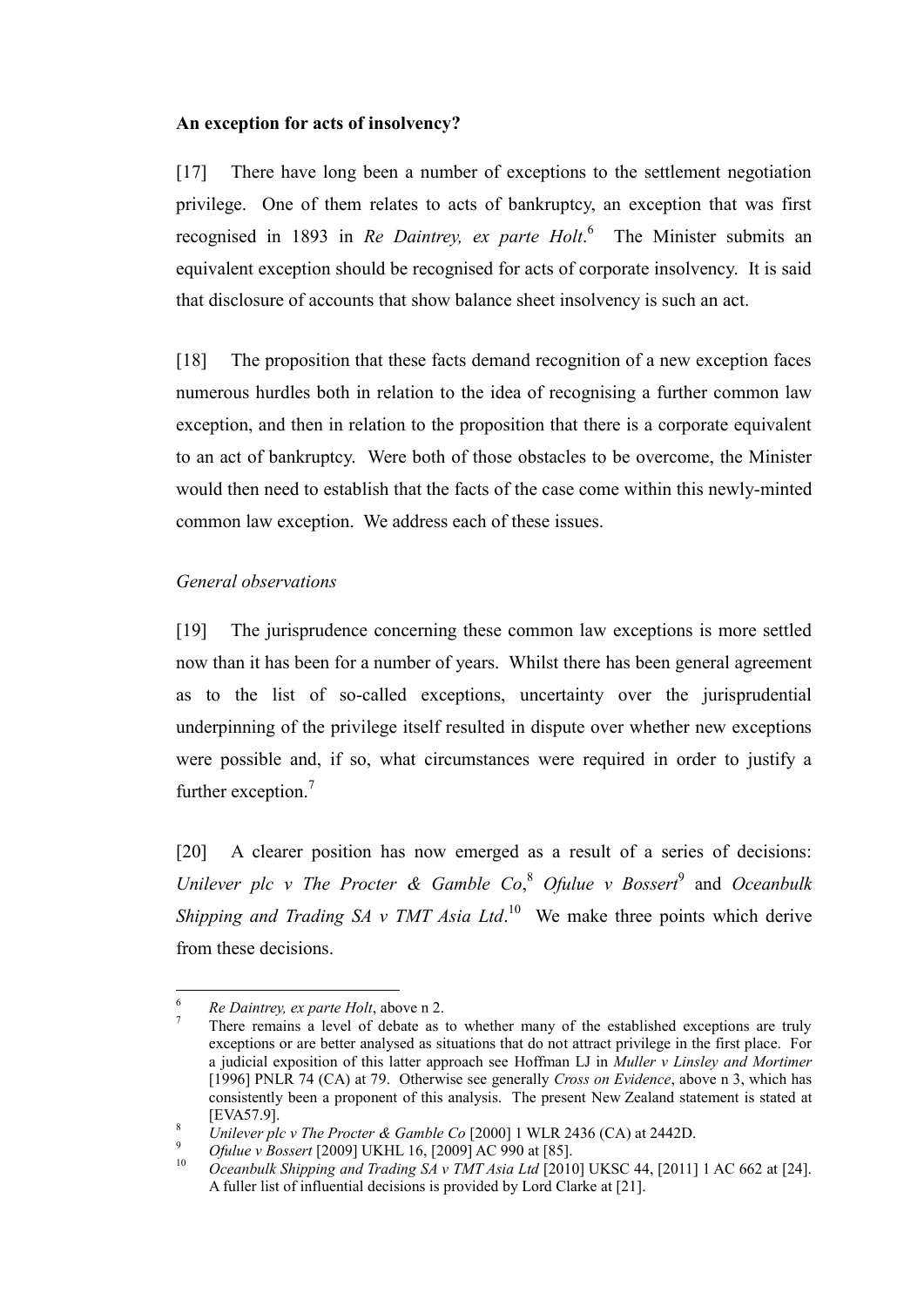[21] First, the common law "without prejudice" (or settlement negotiation) privilege, now reflected in s 57, is based on two considerations. The first is public policy, it being seen as an important value that parties to a dispute are encouraged to settle their differences. The other is recognition of an implied contract of confidentiality between the parties to settlement negotiations. Any proposal for a new exception needs to address why these considerations are outweighed in the circumstances coming within the proposed exception.

[22] Second, the list of existing exceptions is settled. The important exceptions were set out by Robert Walker LJ as he then was in *Unilever*.<sup>11</sup> Interestingly for present purposes, the act of bankruptcy exception was not included amongst them, although it is accepted that Robert Walker LJ's list was not exhaustive.<sup>12</sup>

[23] We note at this point that in *Sheppard Industries Ltd v Specialized Bicycle Components Inc* this Court held that although s 57(3) only lists some of the common law exceptions, the rest remain part of our law by virtue of s 12 of the Evidence Act.<sup>13</sup> This conclusion has not been without its critics,  $14$  but the parties accepted it correctly stated the law.

[24] Third, the categories of exception are not closed. A reliable summary of the current position is provided by Colin Passmore:<sup>15</sup>

Although the courts recognise these exceptions, and although, the House of Lords has said the categories of exceptions are not closed (see Lords Rodger and Neuberger in *Ofulue v Bossert*), it has also made clear that any new exception must be scrutinised with care and only be recognised if justice clearly demands.

(Footnotes omitted.)

 $11$ <sup>11</sup> *Unilever plc v The Procter & Gamble Co*, above n 8, at 2444.

<sup>12</sup> He said so himself at 2445H. As noted in *Oceanbulk Shipping and Trading SA v TMT Asia Ltd*, above n 10, at [33], an omitted exception is established where there is an application to rectify a settlement agreement. The *Unilever* list and other exceptions are summarised by this Court in *Sheppard Industries Ltd v Specialized Bicycle Components Inc* [2011] NZCA 346, [2011] 3 NZLR 620 at [24].

 $13$  At [15].

<sup>14</sup> Richard Mahoney and others *The Evidence Act 2006: Act and Analysis* (3rd ed, Thomson Reuters, Wellington, 2014) at [EV10.01].

<sup>15</sup> Passmore, above n 5, at [10–095]. The case referred to is *Ofulue v Bossert*, above n 9, at [38]– [40], [57] and [93].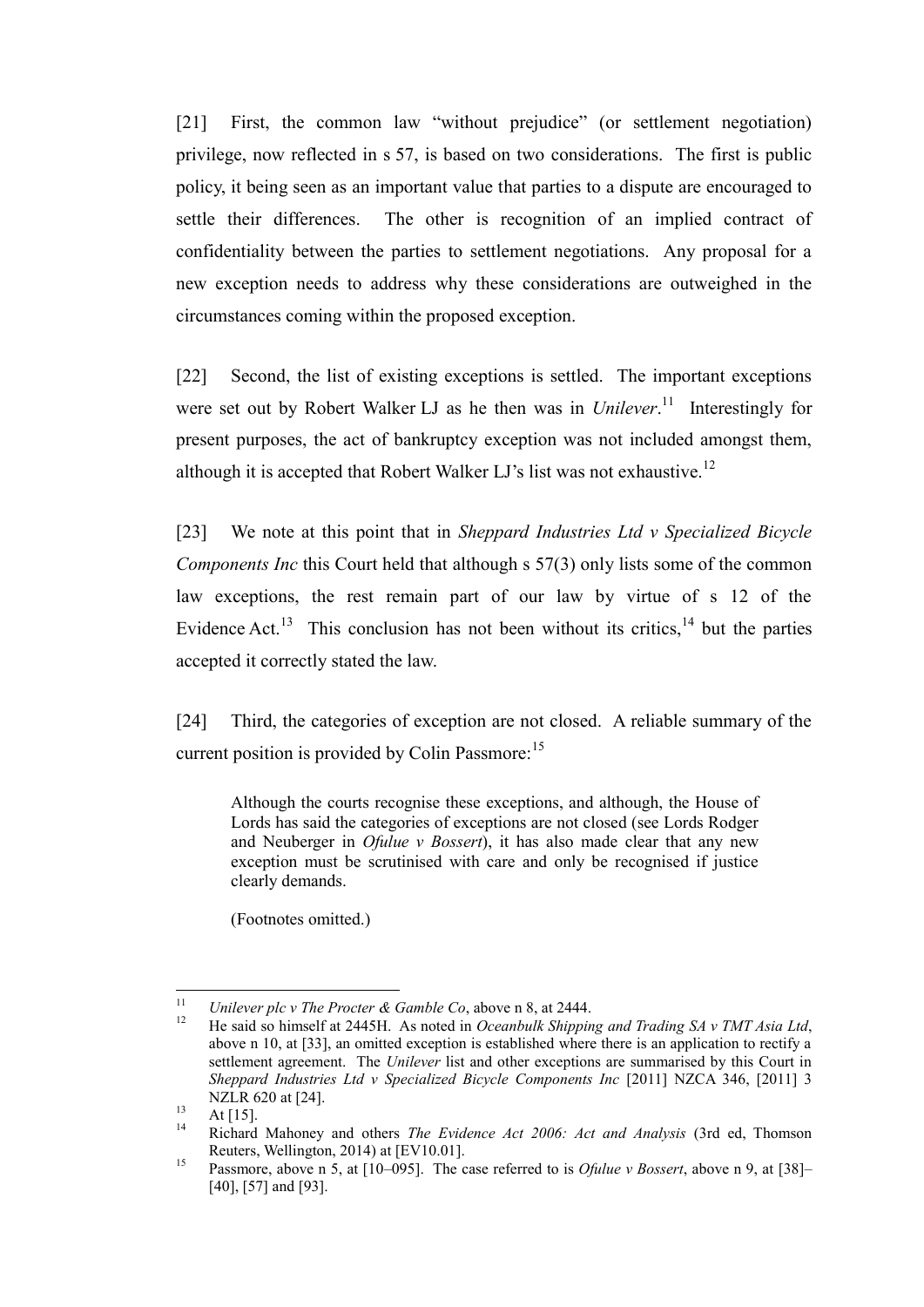[25] *Oceanbulk Shipping* is a recent example of a new exception, namely what is termed the "interpretation" exception.<sup>16</sup> In disputes over the meaning of a contract, evidence of the objective factual matrix relevant to interpretation is admissible.<sup>17</sup> In *Oceanbulk Shipping* it was held that this remains the position in relation to a settlement contract even though otherwise "without prejudice" privilege may apply.<sup>18</sup> The Court reasoned that the proposed exception would promote the public policy underlying the without prejudice rule by assuring parties that objective facts which emerge during negotiation will be admitted in order to ensure a correct interpretation of the settlement agreement is achieved.<sup>19</sup> In this way settlement will be encouraged. The case is an illustration of the new exception being justified by reference to the policy underlying the privilege itself.

[26] Before leaving a general discussion of the exceptions, it is necessary to comment briefly on one of the recognised exceptions, namely that which exists to address "unambiguous impropriety".<sup>20</sup> This general exception allows a court to prevent abuse of the privilege. It is not easy to establish as the label "unambiguous" emphasises, but that difficulty simply reflects the important value attached to the privilege and the protection it affords.<sup>21</sup> Despite the difficulty in meeting the test, the existence of this general exception is relevant to any consideration of the need for further exceptions.

## *The act of bankruptcy exception*

[27] Turning then to the *Re Daintrey* exception, it is necessary first to briefly comment on the rules relating to personal bankruptcy. If a creditor applies to have a person declared bankrupt, it is necessary for the creditor to establish there has been "an act of bankruptcy".<sup>22</sup> What amounts to an act of bankruptcy is clearly defined and there are currently 12 identified situations in the Insolvency Act 2006.<sup>23</sup>

<sup>16</sup> <sup>16</sup> *Oceanbulk Shipping and Trading SA v TMT Asia Ltd*, above n 10, at [36].

 $17$  At [38].

 $\frac{18}{19}$  At [40].

 $\frac{19}{20}$  At [41].

<sup>20</sup> This is the fourth of the exceptions in the list provided in *Sheppard Industries Ltd v Specialized Bicycle Components Inc*, above n 12, at [24].

<sup>21</sup> See Passmore, above n 5, as  $\frac{1}{2}$ .<br>  $\frac{22}{2}$  Insellience, above n 5, at [10–112].

 $\frac{22}{23}$  Insolvency Act 2006, s 16.

These are contained in ss 17–28.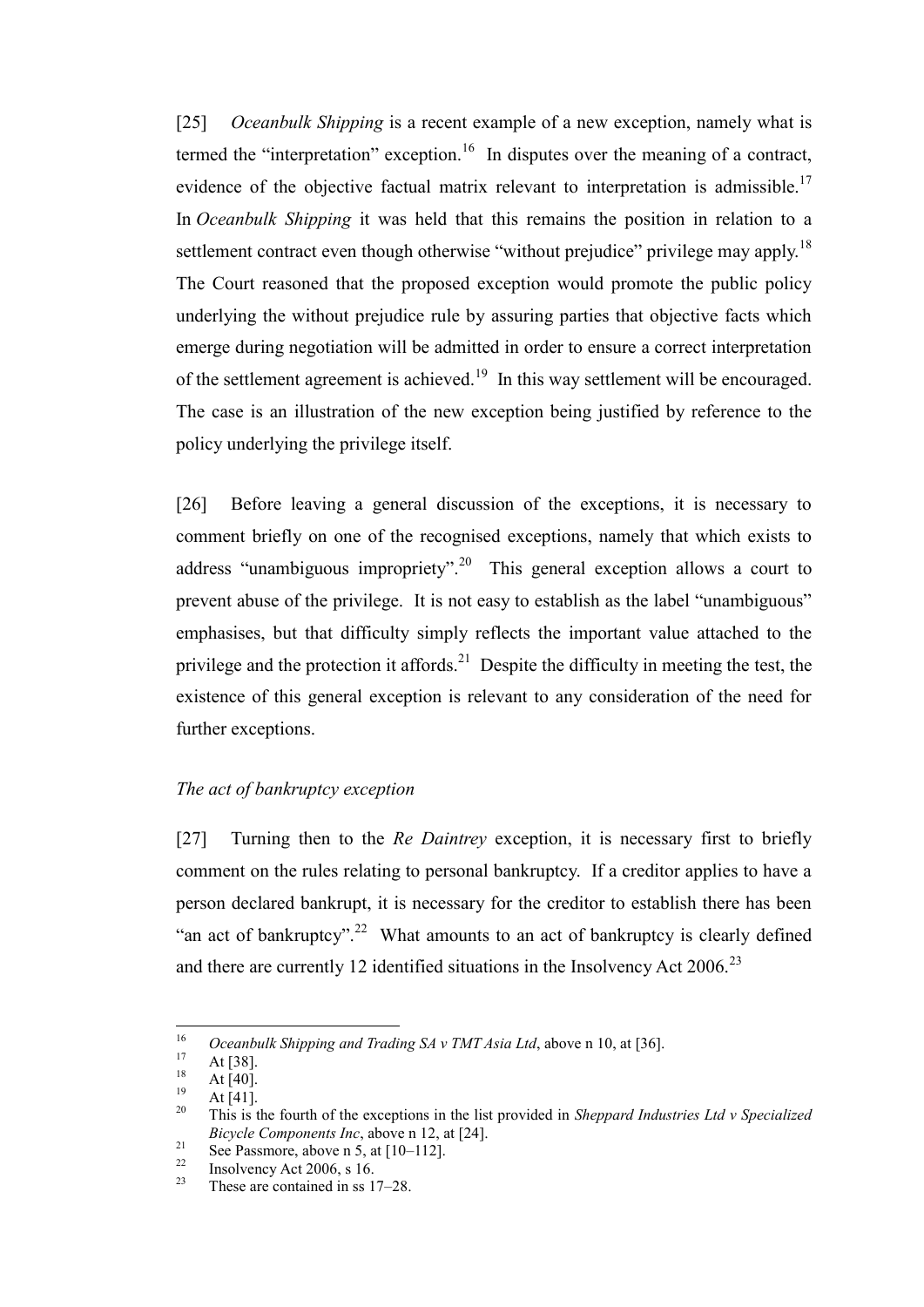[28] One of these acts of bankruptcy is in s 22, which says it is an act of bankruptcy if a debtor notifies a creditor that the debtor has suspended or is about to suspend payment of the debt. That is what happened in *Re Daintrey*, the case which recognised the act of bankruptcy exception at issue in these proceedings.

[29] In *Re Daintrey* the debt was not disputed; rather, the debtor was struggling to pay. The debtor wrote on a without prejudice basis to the creditor suggesting a compromise and indicated that if it was not accepted, the debtor would suspend payments. The creditor initiated bankruptcy proceedings relying on the letter as an act of bankruptcy. The debtor claimed privilege but the Court held it was not available. The Court observed: $24$ 

In our opinion the rule which excludes documents marked "without prejudice" has no application unless some person is in dispute or negotiation with another, and terms are offered for the settlement of the dispute or negotiation, and it seems to us that the judge must necessarily be entitled to look at the document in order to determine whether the conditions, under which alone the rule applies, exist. The rule is a rule adopted to enable disputants without prejudice to engage in discussion for the purpose of arriving at terms of peace, and unless there is a dispute or negotiations and an offer the rule has no application. It seems to us that the judge must be entitled to look at the document to determine whether the document does contain an offer of terms. Moreover, we think that the rule has no application to a document which, in its nature, may prejudice the person to whom it is addressed.

[30] Whilst the correctness of the decision has not been doubted, there has been considerable debate as to the basis for it. Robert Walker LJ in *Unilever* observed that, but for the last sentence, it is an uncontroversial example of a situation where privilege never attached.<sup>25</sup> That was also the view of Hoffman LJ in *Muller*.<sup>26</sup> However, the last sentence led some to describe a wider exception for circumstances where the communication prejudices the recipient.<sup>27</sup> It is not necessary in this case to consider the broader exception since the Minister's proposition is limited to a direct analogy to the bankruptcy situation. However, it is relevant to the expansion proposition that many doubt the facts of *Re Daintrey* require recognition of an

<sup>24</sup> <sup>24</sup> *Re Daintrey, ex parte Holt*, above n 2, at 119–120.

<sup>&</sup>lt;sup>25</sup> *Unilever plc v The Procter & Gamble Co*, above n 8, at 2448.

<sup>&</sup>lt;sup>26</sup> *Muller v Linsley and Mortimer*, above n 7, at 77–80.<br><sup>27</sup> Presurence above n 5, at 510, 1281, 510, 1401 dece

Passmore, above n 5, at  $[10-128]$ – $[10-140]$  describes this as the prejudice exception and discusses its current uncertain boundaries.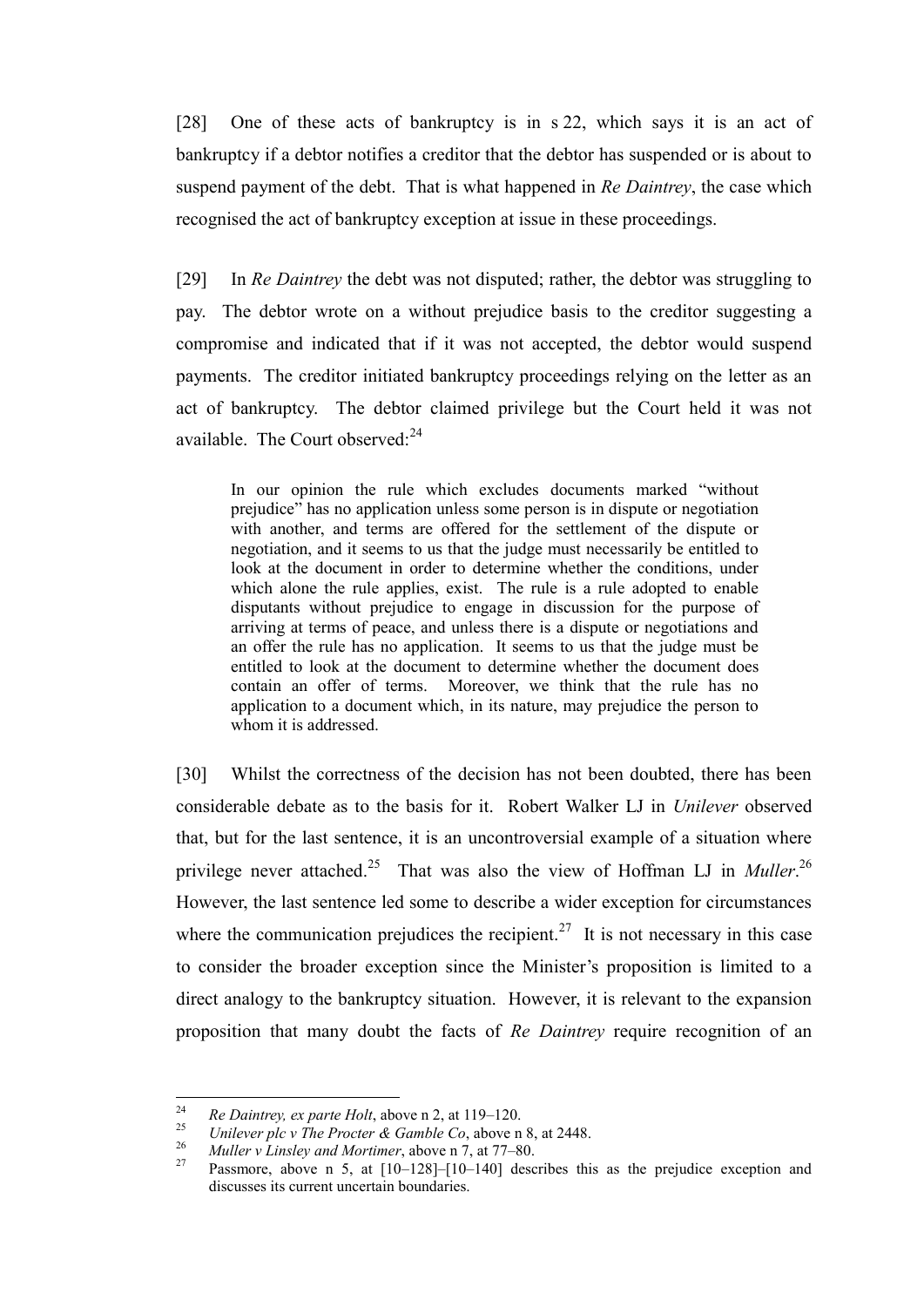exception.<sup>28</sup> We align ourselves with that view. The debt in *Re Daintrey* was not in dispute, nor were the terms of repayment. The letter was not properly to be seen as initiating settlement discussions and was not an occasion coming within the settlement negotiation privilege.

[31] Before drawing these threads together, we turn to the next obstacle the Minister faces: there is simply no corporate equivalent to an act of bankruptcy. The Minister relies on s 4(1) of the Companies Act 1993, which defines solvency in these terms:

### **4 Meaning of solvency test**

- (1) For the purposes of this Act, a company satisfies the solvency test if—
	- (a) the company is able to pay its debts as they become due in the normal course of business; and
	- (b) the value of the company's assets is greater than the value of its liabilities, including contingent liabilities.

[32] However, whilst s 4(1) sets out the two limbs of solvency, that is not the test for when a company may be placed into liquidation on a creditor's application. The relevant test is found in s 241(4)(a) of the Companies Act and requires proof that the company is unable to pay its debts.

[33] Balance sheet insolvency is an item of evidence that may point to this test being met, but it does not establish the test. The balance sheets have nothing of the same character as the letter in *Re Daintrey*. 29

[34] The reality is that a reason the exception recognised as long ago as 1893 has not to date been expanded to corporate insolvency is because there is no corporate equivalent to an act of bankruptcy. In this respect personal and corporate insolvency are different.

<sup>28</sup> <sup>28</sup> See for example *Cross on Evidence*, above n 3, at [EVA57.9].

In the present case the uncontested evidence is that the company is paying its debts as they fall due.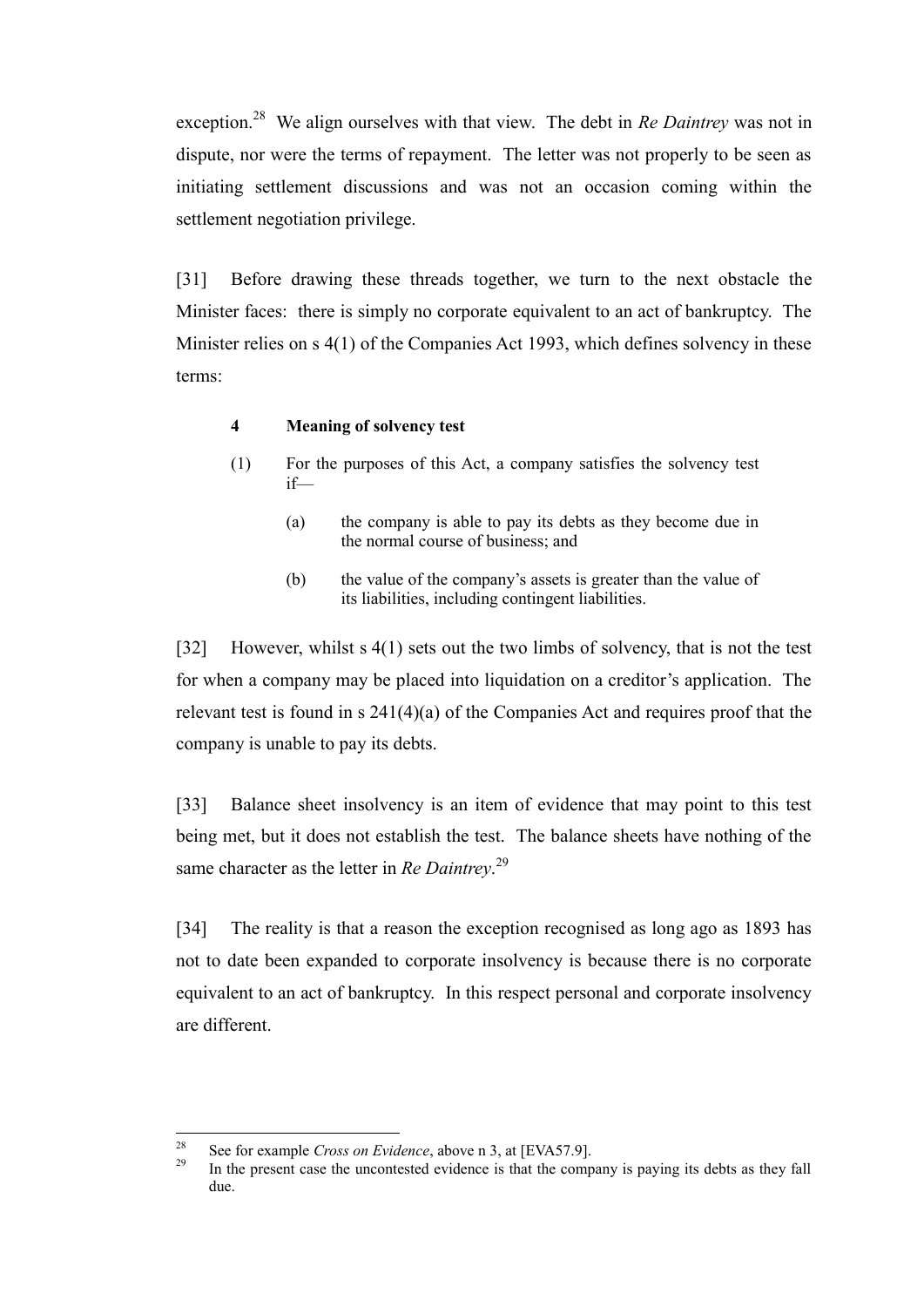[35] Mr Murray relies on *Law v James,* a decision of the New South Wales Court of Appeal, as authority for his proposition that the analogy he argues for is available.<sup>30</sup> In that case the Court transposed a bankruptcy rule, which provided that a person could not claim the benefit of a set-off if at the time they had notice of an available act of bankruptcy, into the corporate insolvency context. The Court amended the rule so that the issue became whether the person claiming the benefit of the set-off had notice of the presentation of a winding-up petition. However, the Court was prepared to do this because the relevant Companies Act expressly imported the Bankruptcy Act's rules governing the right to assert set-off into the winding-up context.<sup>31</sup> And the majority of the Court declined to describe the approach they took as resting upon an analogy between set-off in a bankruptcy or liquidation context, because the differences in the regimes made the analogy inapt.<sup>32</sup> Without that statutory mandate to transpose the concepts, we do not consider that it is possible to do so by way of analogy. We do not therefore see the case as assisting Mr Murray with his argument.

[36] Drawing all this together, we are satisfied that there is no case to extend the act of bankruptcy common law exception. On the specific level we do not consider a legitimate parallel exists between an act of bankruptcy as required by the Insolvency Act and the provision of accounts that disclose, for the period they deal with, balance sheet insolvency. The letter in *Re Daintrey* had a specific status in itself. It fulfilled the statutory requirement of an act of bankruptcy and does not need interpretation. The accounts here do none of those things; they just amount to helpful evidence. In that regard they are no different from most privileged communications an opponent wishes to use but cannot. Nor do we consider the particular facts highlight a situation where the privilege is being abused or the other party is being prejudiced. Any unfairness here lies more with the Minister's attempted use of the documents in other proceedings.

[37] On the general level we endorse the need for there to be convincing circumstances before recognising any further exceptions to the now-statutory

 $30$ <sup>30</sup> *Law v James* [1972] 2 NSWLR 573 (CA).

 $31$  At 576E.

At 577D.